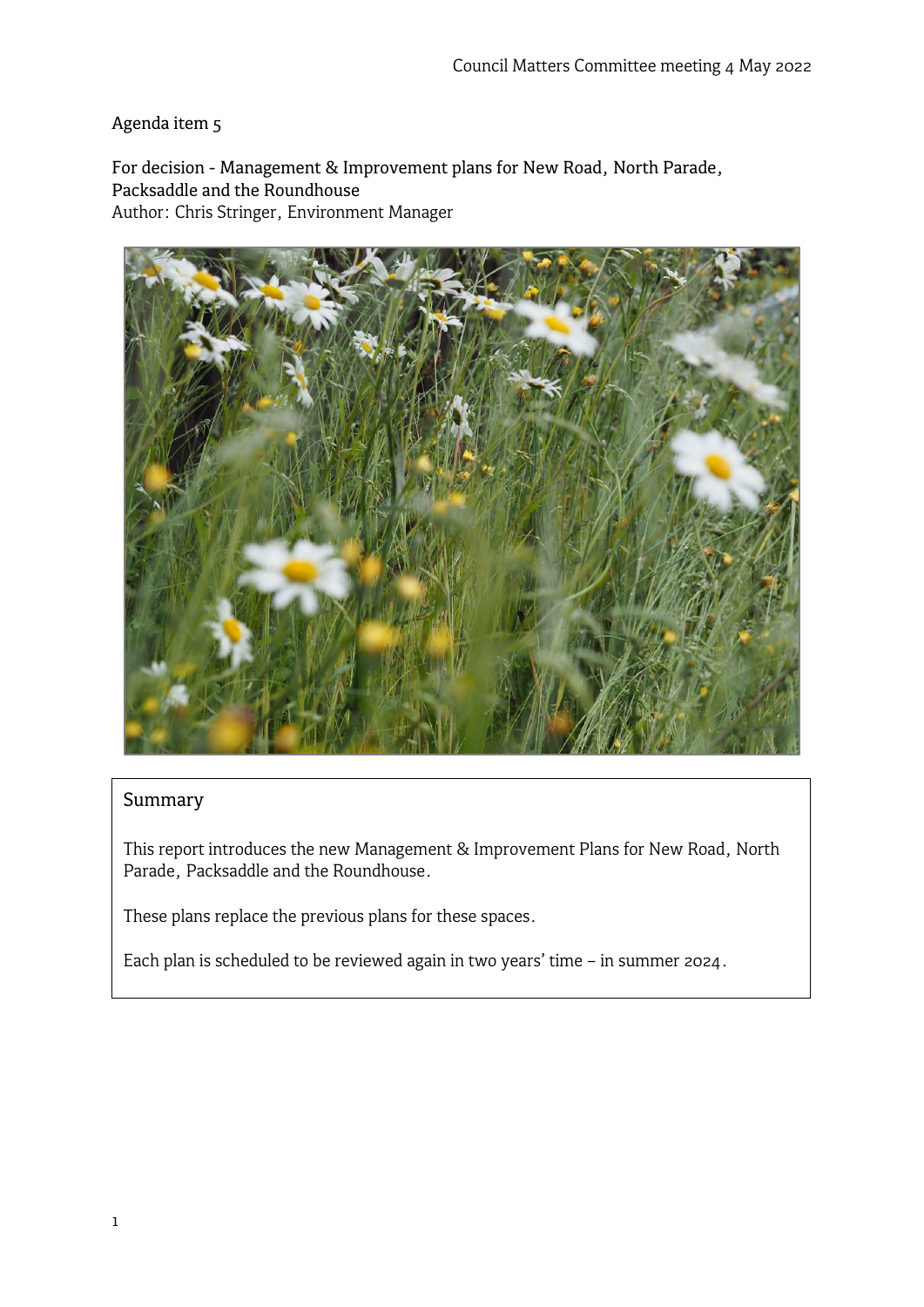## Background

We prepare and review plans for the management and improvement of all the parks and green spaces that we look after.

These plans are discussed and then formally approved by the Council Matters committee; with reviews every year; or every other year (varying by space)

The new plans for these four spaces can be viewed here: New Road – [view on the website here](https://www.frometowncouncil.gov.uk/wp-content/uploads/2022/04/New-Road-management-plan-May-2022.jpg) North Parade – [view on the website here](https://www.frometowncouncil.gov.uk/wp-content/uploads/2022/04/North-Parade-management-plan-May-2022.jpg) Packsaddle – [view on the website here](https://www.frometowncouncil.gov.uk/wp-content/uploads/2022/04/Packsaddle-management-plan-May-2022.jpg) The Roundhouse – [view on the website here](https://www.frometowncouncil.gov.uk/wp-content/uploads/2022/04/The-Roundhouse-management-plan-May-2022.jpg)

By design, the format of our plans is repeated across all the parks and green spaces that we look after. The plans include information like the main habitat typology and a management summary.

The management summary is particularly important to the plans since this shapes and influences much of our work.

The plans aren't intended to be daunting or overly technical. Rather, we hope that our plans are straightforward and engaging - and that they encourage people to head outdoors to explore Frome's parks and green spaces.

The plans now include information about who we work with in these spaces (and thereby, how people can get more involved with these spaces)

This information is included below the management summary.

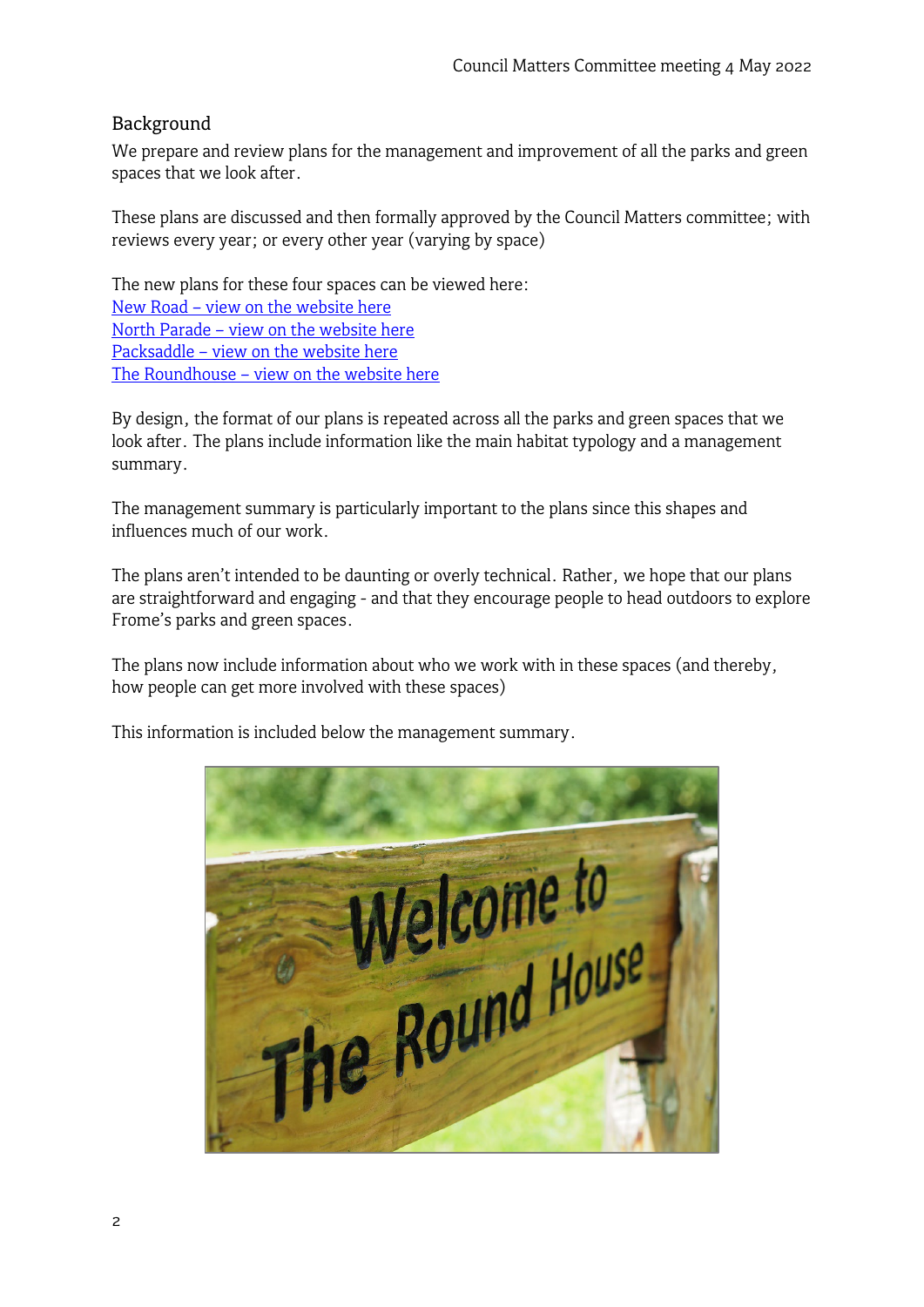## Next steps

We've worked with community groups in all four of these spaces over the last two to three years, completing a variety of projects.

Including:

- Tree planting and hedge planting at Packsaddle
- New play opportunities including boules also at Packsaddle
- A wildlife pond and habitat by the Roundhouse
- A Share box and a community gardening project at New Road
- Community stewardship of the woods at North Parade
- Bird boxes, bat boxes and hedgehog houses at North Parade, Packsaddle and the Roundhouse
- Areas of wildflowers, shrub planting and longer grass as part of Wild about Frome

As such - and by virtue of all the work that's happened – we don't have any significant projects, changes or improvements lined up for any of these spaces at this time.

This is reflected in the next steps – and is one of the reasons these spaces have been grouped together for this review.

What this means is that our time and efforts for the foreseeable future will be focused on the maintenance and upkeep of these spaces (rather than doing anything new)

Importantly though, we'll continue to have conversations with the community about these spaces – and this could see new ideas and opportunities come forward in time.

As and when this happens, we'll consider these ideas in the context of our overarching strategies and aims, like the Play Strategy and our Wild about Trees project; and in the context of the management summary for each space.

### Site risk assessments

The Council Matters committee also discusses and approves all of the site risk assessments relating to the management plans. This reflects the Council's commitment to providing the town with important and relevant information about how we look after the spaces that we've been entrusted with.

By discussing and approving site risk assessments in this way, we are providing a clear and complete picture of what we do.

The site risk assessments for these spaces can be found here: New Road – [view on the website](https://www.frometowncouncil.gov.uk/wp-content/uploads/2022/04/Site-risk-assessment-for-New-Road-play-area-May-2022.pdf) here North Parade – [view on the website here](https://www.frometowncouncil.gov.uk/wp-content/uploads/2022/04/Site-risk-assessment-for-North-Parade-May-2022.pdf) Packsaddle – [view on the website here](https://www.frometowncouncil.gov.uk/wp-content/uploads/2022/04/Site-risk-assessment-for-Packsaddle-play-area-May-2022.pdf) The Roundhouse – [The Roundhouse wildlife pond assessment](https://www.frometowncouncil.gov.uk/wp-content/uploads/2022/04/Pond-risk-management-The-Roundhouse-wildlife-pond-February-2022.pdf) sheet - [The Roundhouse \(and wildlife pond\) risk assessment](https://www.frometowncouncil.gov.uk/wp-content/uploads/2022/04/Site-risk-assessment-for-The-Roundhouse-and-the-wildlife-pond-May-2022-1.pdf)